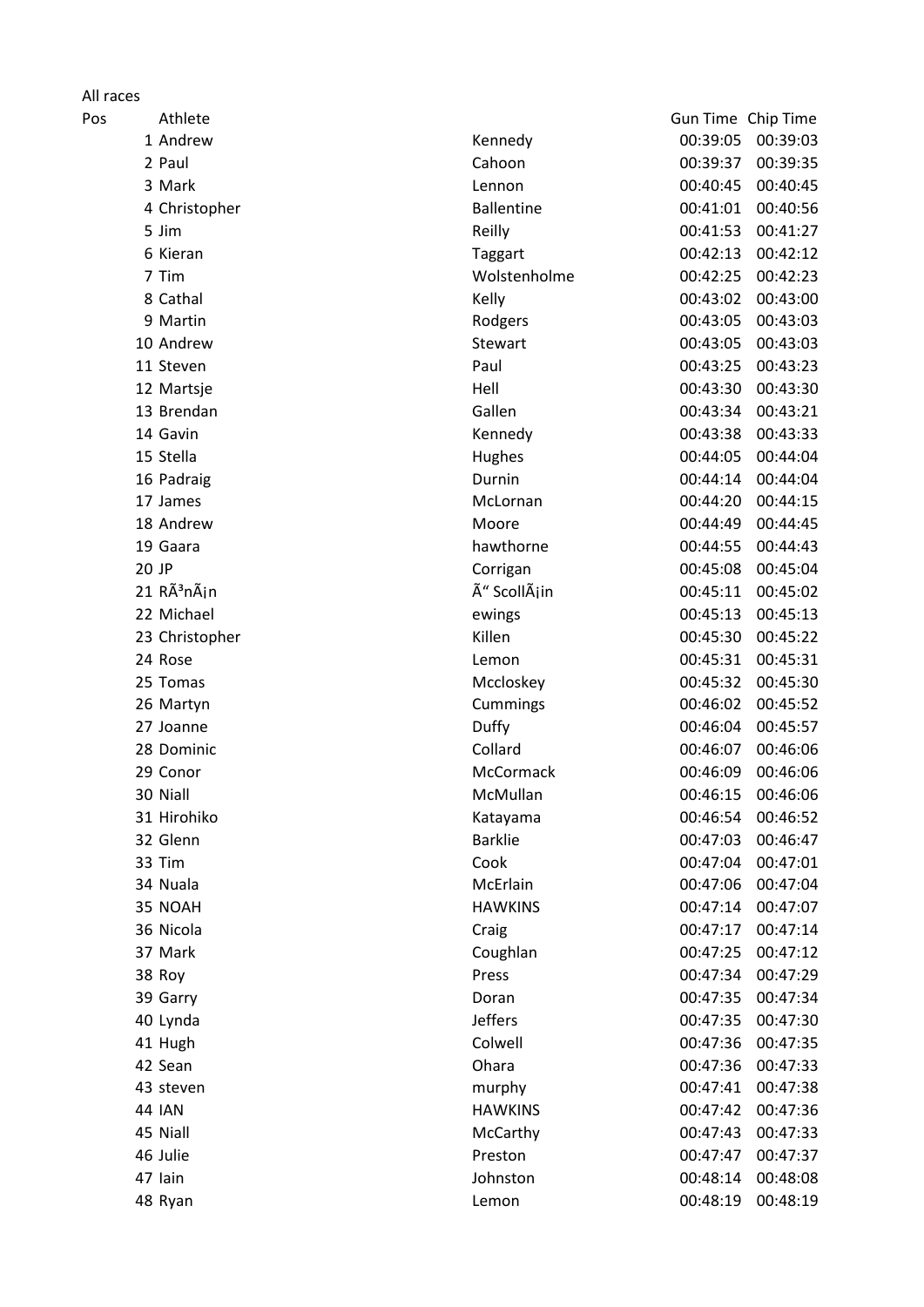| 49 Joseph    | McCaffrey      | 00:48:39 | 00:48:27 |
|--------------|----------------|----------|----------|
| 50 Eimear    | O'Leary        | 00:48:45 | 00:48:38 |
| 51 George    | Pescod         | 00:48:53 | 00:48:44 |
| 52 Aaron     | McAuley        | 00:49:01 | 00:48:53 |
| 53 Maria     | McAuley        | 00:49:03 | 00:48:54 |
| 54 Patrick   | McCann         | 00:49:19 | 00:49:10 |
| 55 Warren    | Press          | 00:50:02 | 00:49:56 |
| 56 Jamie     | Glass          | 00:50:04 | 00:50:01 |
| 57 David     | Gilmore        | 00:50:16 | 00:50:01 |
| 58 Jake      | Lennox         | 00:50:16 | 00:49:59 |
| 59 John      | Murray         | 00:50:38 | 00:50:29 |
| 60 Debbie    | Moore          | 00:50:40 | 00:50:36 |
| 61 Bronagh   | McLaughlin     | 00:51:04 | 00:51:01 |
| 62 Denise    | Doherty        | 00:51:08 | 00:51:02 |
| 63 Jason     | Chin           | 00:51:10 | 00:50:56 |
| 64 Philip    | Kee            | 00:51:25 | 00:51:09 |
| 65 Julie     | Norman         | 00:51:26 | 00:51:10 |
| 66 Niamh     | McCotter       | 00:51:31 | 00:51:13 |
| 67 Jamie     | Treacy         | 00:51:54 | 00:51:40 |
| 68 Arthur    | Watson         | 00:51:56 | 00:51:44 |
| 69 Paul      | Cochrane       | 00:52:15 | 00:51:49 |
| 70 Cliona    | Horner         | 00:52:18 | 00:52:12 |
| 71 Jonathan  | <b>Higgins</b> | 00:52:27 | 00:52:23 |
| 72 Philip    | Cosgrove       | 00:52:28 | 00:52:24 |
| 73 Damien    | Corrridan      | 00:52:31 | 00:52:21 |
| 74 Maxwell   | Maxwell        | 00:52:32 | 00:52:20 |
| 75 John      | Lavery         | 00:52:45 | 00:52:27 |
| 76 Jolene    | Hughes         | 00:52:47 | 00:52:39 |
| 77 Ted       | McAvoy         | 00:53:13 | 00:53:00 |
| 78 Angie     | Logan          | 00:53:22 | 00:53:19 |
| 79 Claire    | Smyth          | 00:53:25 | 00:53:05 |
| 80 Chris     | Flannagan      | 00:53:26 | 00:53:19 |
| 81 Mary      | Swann          | 00:53:29 | 00:53:24 |
| 82 Jason     | Rolston        | 00:53:56 | 00:53:43 |
| 83 Eimer     | McGuckian      | 00:53:57 | 00:53:45 |
| 84 Rebecca   | O Kane         | 00:53:58 | 00:53:51 |
| 85 Thomas    | pollock        | 00:53:59 | 00:53:37 |
| 86 Emily     | Russell        | 00:54:05 | 00:53:59 |
| 87 Trudy     | Anderson       | 00:54:06 | 00:53:50 |
| 88 Gerard    | McMahon        | 00:54:13 | 00:54:04 |
| 89 Maeve     | Corry          | 00:54:17 | 00:54:02 |
| 90 Katherine | O'Boyle        | 00:54:18 | 00:54:03 |
| 91 Eimear    | Blaney         | 00:54:24 | 00:54:12 |
| 92 Stephen   | Christian      | 00:54:27 | 00:54:05 |
| 93 Aisling   | Clarke         | 00:54:37 | 00:54:26 |
| 94 Simon     | Moore          | 00:54:39 | 00:54:18 |
| 95 Chris     | Ward           | 00:54:41 | 00:54:29 |
| 96 Ken       | <b>Butler</b>  | 00:54:43 | 00:54:32 |
| 97 SARAH     | McCorry        | 00:54:57 | 00:54:42 |
| 98 Chris     | Knox           | 00:55:22 | 00:55:15 |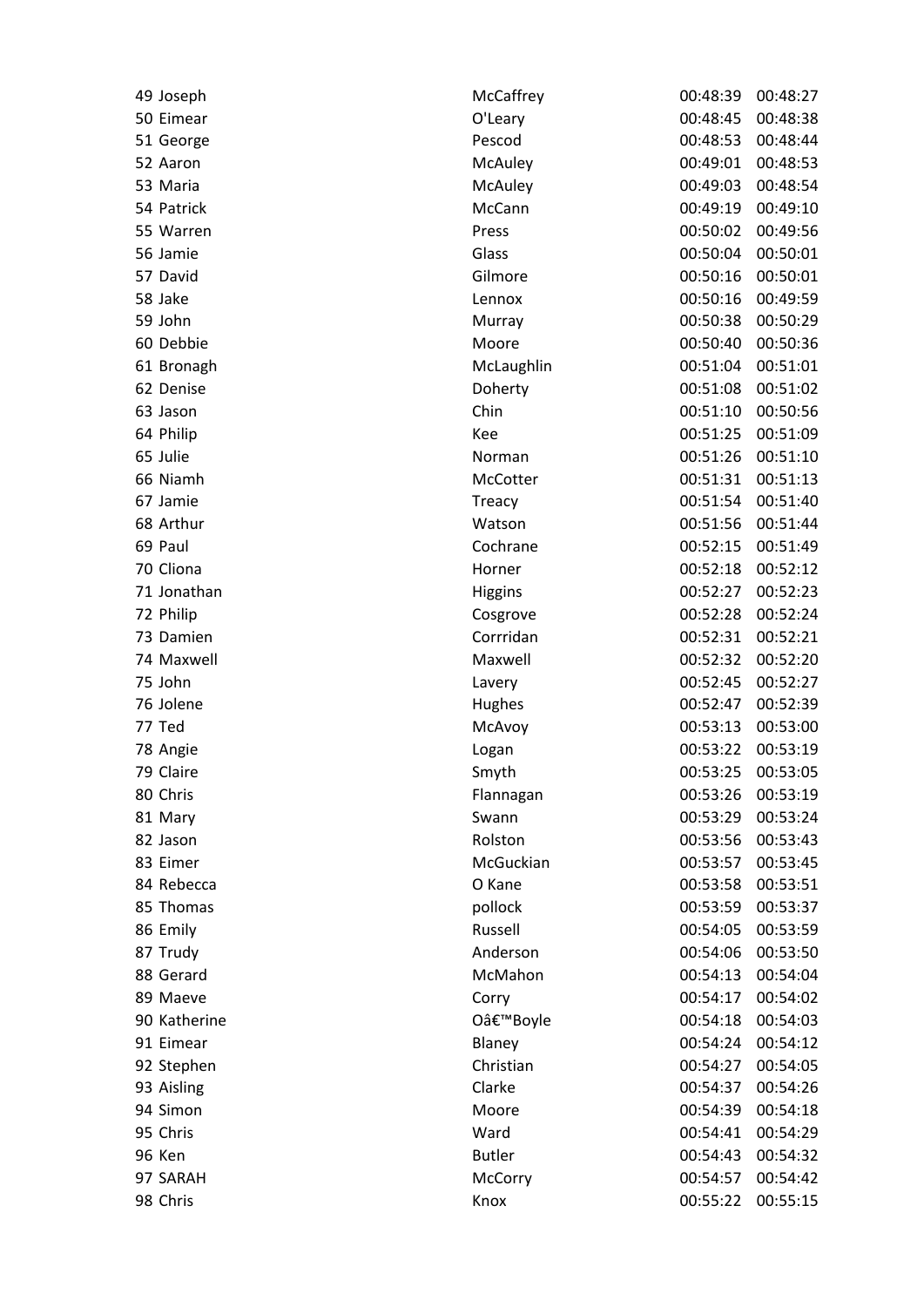| 99 Judith     | Skillen        | 00:55:25 | 00:55:11 |
|---------------|----------------|----------|----------|
| 100 Nigel     | Cree           | 00:55:25 | 00:55:11 |
| 101 Tracy     | butler         | 00:55:28 | 00:55:07 |
| 102 Sinead    | Moore          | 00:55:29 | 00:55:09 |
| 103 Helen     | Christie       | 00:55:33 | 00:55:29 |
| 104 Audrey    | Hughes         | 00:55:35 | 00:55:31 |
| 105 Fionnuala | Acheson        | 00:56:18 | 00:56:01 |
| 106 keith     | adams          | 00:56:21 | 00:56:17 |
| 107 James     | O'Hare         | 00:56:23 | 00:56:02 |
| 108 RYAN      | <b>ADAMS</b>   | 00:56:23 | 00:56:02 |
| 109 Conor     | Murtagh        | 00:56:23 | 00:56:20 |
| 110 CARLA     | <b>DOHERTY</b> | 00:56:24 | 00:56:02 |
| 111 Paul      | McCabe         | 00:56:29 | 00:56:15 |
| 112 Colette   | Leeson         | 00:56:32 | 00:56:18 |
| 113 Don       | Leeson         | 00:56:32 | 00:56:17 |
| 114 Alison    | Cosgrove       | 00:56:38 | 00:56:34 |
| 115 Gary      | Jackson        | 00:56:42 | 00:56:23 |
| 116 Paula     | <b>Scally</b>  | 00:57:01 | 00:56:48 |
| 117 Rhonda    | Colwell        | 00:57:08 | 00:57:01 |
| 118 Ann       | <b>Taggart</b> | 00:57:10 | 00:57:02 |
| 119 Beth      | Moss           | 00:57:10 | 00:56:58 |
| 120 Maria     | Rice           | 00:57:14 | 00:56:58 |
| 121 Alan      | Chan           | 00:57:14 | 00:57:05 |
| 122 Elaine    | Yeates         | 00:57:16 | 00:57:07 |
| 123 Oonagh    | Rolston        | 00:57:19 | 00:57:06 |
| 124 Aaron     | Smith          | 00:57:24 | 00:57:07 |
| 125 Sinead    | <b>Bates</b>   | 00:57:38 | 00:57:32 |
| 126 Paula     | Latuske        | 00:57:39 | 00:57:33 |
| 127 Niamh     | Horscroft      | 00:57:46 | 00:57:37 |
| 128 Eamonn    | Kerr           | 00:57:47 | 00:57:38 |
| 129 Glen      | <b>Brown</b>   | 00:57:50 | 00:57:33 |
| 130 Finbarr   | Fitzpatrick    | 00:57:52 | 00:57:38 |
| 131 Victoria  | McConville     | 00:57:54 | 00:57:37 |
| 132 William   | Andrews        | 00:58:09 | 00:57:55 |
| 133 Julie     | Quinn          | 00:58:27 | 00:58:03 |
| 134 Patrice   | McKenna        | 00:58:27 | 00:58:04 |
| 135 JOANNE    | <b>WHITE</b>   | 00:58:29 | 00:58:22 |
| 136 Pawel     | Dziopa         | 00:58:37 | 00:58:14 |
| 137 George    | Gillespie      | 00:58:40 | 00:58:22 |
| 138 Claire    | <b>Baxter</b>  | 00:58:43 | 00:58:24 |
| 139 chris     | norman         | 00:58:45 | 00:58:28 |
| 140 Hazel     | Green          | 00:58:55 | 00:58:41 |
| 141 Roisin    | Murtagh        | 00:58:56 | 00:58:53 |
| 142 Karen     | Hayes          | 00:59:05 | 00:58:59 |
| 143 Sandy     | Rse            | 00:59:05 | 00:58:59 |
| 144 Catriona  | O'Neill        | 00:59:20 | 00:59:02 |
| 145 Barbara   | <b>Hawkins</b> | 00:59:22 | 00:59:08 |
| 146 Catherine | Ward           | 00:59:22 | 00:59:21 |
| 147 Steven    | Cunningham     | 00:59:23 | 00:59:21 |
| 148 Sarah     | <b>Hawkins</b> | 00:59:26 | 00:59:22 |
|               |                |          |          |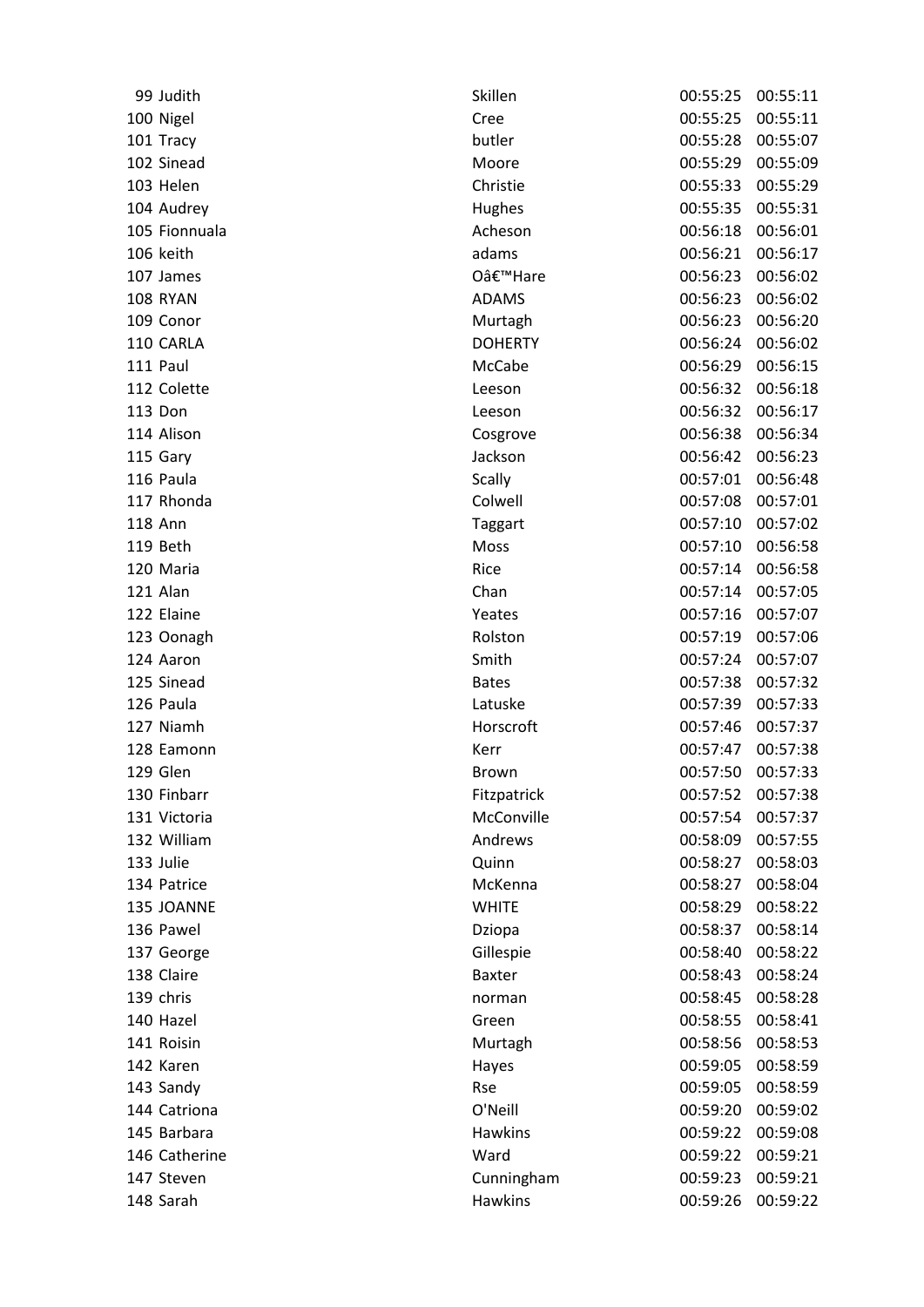| 149 Niamh      | McLaughlin     | 00:59:30 | 00:59:22 |
|----------------|----------------|----------|----------|
| 150 Jessica    | Carter         | 00:59:46 | 00:59:23 |
| 151 Peter      | Quinn          | 00:59:52 | 00:59:37 |
| 152 Stefanie   | Eisenstadt     | 01:00:04 | 00:59:46 |
| 153 Angela     | Crossan        | 01:00:04 | 00:59:48 |
| 154 Brenda     | Doran          | 01:00:17 | 01:00:09 |
| 155 Sophie     | Crawford       | 01:00:27 | 01:00:24 |
| 156 EDWARD     | CABEZAS        | 01:00:28 | 01:00:10 |
| 157 glenn      | livingstone    | 01:00:29 | 01:00:11 |
| 158 Ravi       | Tohani         | 01:00:34 | 01:00:12 |
| 159 Geraldine  | Gallen         | 01:00:39 | 01:00:21 |
| 160 Olivia     | Wilson         | 01:00:41 | 01:00:20 |
| 161 Jenni      | Lamb           | 01:00:44 | 01:00:25 |
| 162 Suzie      | Adamson        | 01:00:44 | 01:00:25 |
| 163 Catherine  | Heron          | 01:00:58 | 01:00:45 |
| 164 Norah      | Scally         | 01:00:58 | 01:00:44 |
| 165 Catherine  | Woods          | 01:01:05 | 01:01:04 |
| 166 Nichola    | Denny          | 01:01:08 | 01:00:48 |
| 167 Carra-lee  | Metson         | 01:01:08 | 01:00:56 |
| 168 Clare      | Walsh          | 01:01:09 | 01:00:58 |
| 169 Erica      | McAllister     | 01:01:12 | 01:01:02 |
| 170 Jessica    | Brown          | 01:01:12 | 01:00:59 |
| 171 Noelleen   | Finnigan       | 01:01:12 | 01:00:59 |
| 172 Lisa       | McFetridge     | 01:01:13 | 01:01:02 |
| 173 Malachy    | Rafferty       | 01:01:14 | 01:01:13 |
| 174 Bermadette | Mcquade        | 01:01:15 | 01:01:15 |
| 175 Michele    | Morrison       | 01:01:19 | 01:01:09 |
| 176 Irene      | Stuart         | 01:01:50 | 01:01:44 |
| 177 Emeryn     | Erwin          | 01:01:52 | 01:01:34 |
| 178 Chloe      | <b>Burgess</b> | 01:01:52 | 01:01:35 |
| 179 Tony       | Foye           | 01:02:09 | 01:01:49 |
| 180 Lisa       | Foye           | 01:02:09 | 01:01:49 |
| 181 Mary       | McCabe         | 01:02:24 | 01:02:04 |
| 182 michael    | turley         | 01:02:33 | 01:02:12 |
| 183 Adonia     | Wasson         | 01:02:39 | 01:02:34 |
| 184 Mary       | Donnelly       | 01:02:43 | 01:02:31 |
| 185 Katherine  | Moore          | 01:02:58 | 01:02:52 |
| 186 Trudy      | Hodgkinson     | 01:02:58 | 01:02:52 |
| 187 Caoimhe    | Sheppard       | 01:02:59 | 01:02:40 |
| 188 Fiona      | Emes           | 01:02:59 | 01:02:52 |
| 189 CiarÃin    | McBride        | 01:03:01 | 01:02:48 |
| 190 Dee        | Harvey         | 01:03:11 | 01:03:02 |
| 191 Elaine     | Boyd           | 01:03:13 | 01:03:10 |
| 192 Joyce      | Nickell        | 01:03:14 | 01:03:11 |
| 193 Ruth       | Fitzpatrick    | 01:03:27 | 01:03:23 |
| 194 Patricua   | Laverty        | 01:03:28 | 01:03:23 |
| 195 Marian     | <b>Burgess</b> | 01:03:36 | 01:03:31 |
| 196 Marion     | Morris         | 01:03:36 | 01:03:30 |
| 197 STEPHEN    | <b>CHEAH</b>   | 01:03:43 | 01:03:23 |
| 198 Caroline   | Smyth          | 01:04:07 | 01:03:59 |
|                |                |          |          |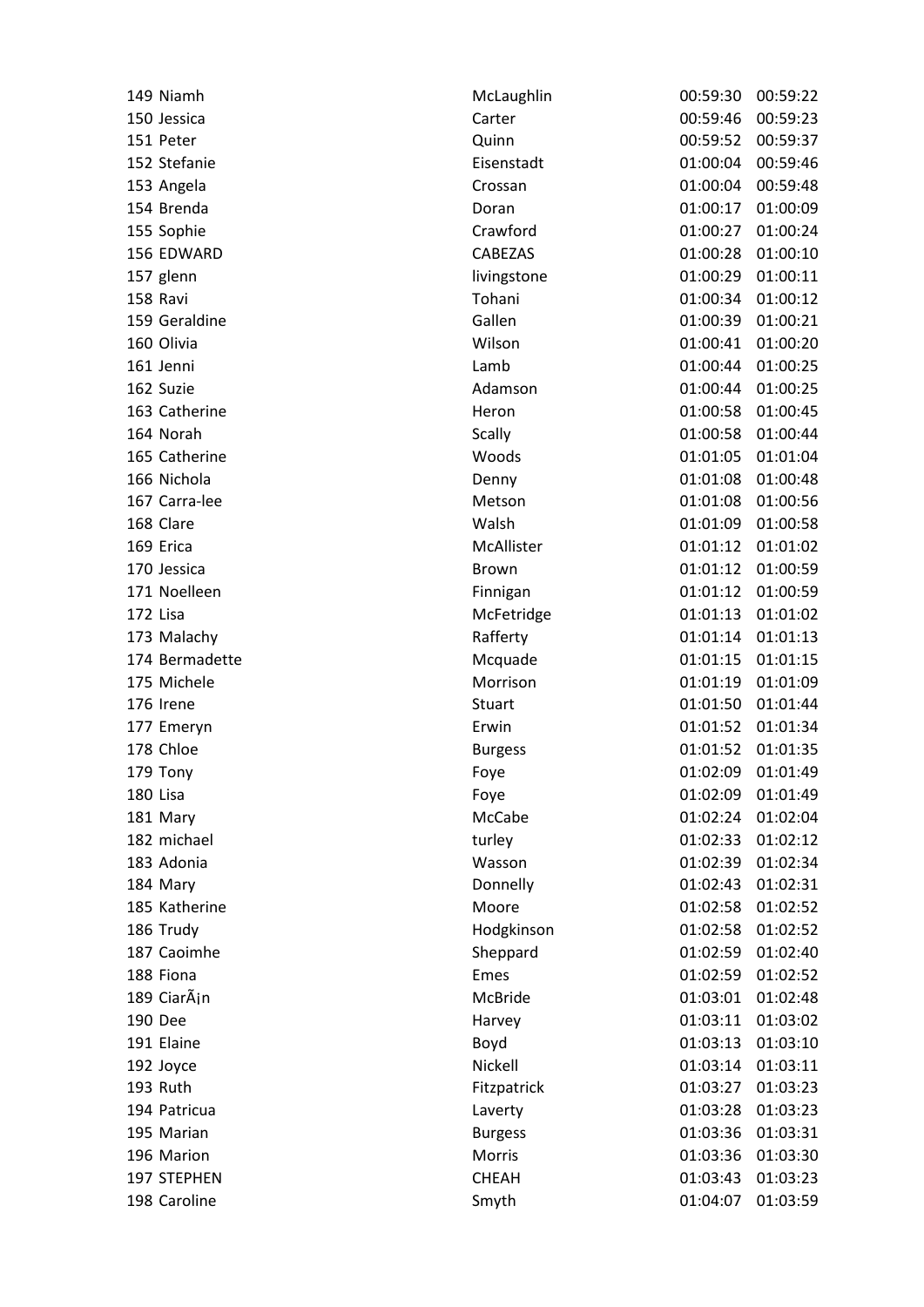| 199 Julie     | Carson        | 01:04:07          | 01:03:59 |
|---------------|---------------|-------------------|----------|
| 200 Aisling   | Press         | 01:04:13          | 01:04:07 |
| 201 Adele     | Campbell      | 01:04:14          | 01:03:52 |
| 202 Danielle  | Davison       | 01:04:15          | 01:03:54 |
| 203 Aoife     | Currie        | 01:04:24          | 01:04:11 |
| 204 Joanne    | Christian     | 01:04:29          | 01:04:07 |
| 205 Anna      | McAteer       | 01:05:02          | 01:04:42 |
| 206 Orla      | McLarnon      | 01:05:03          | 01:04:58 |
| 207 Hanah     | Millar        | 01:05:06          | 01:04:46 |
| 208 AIMEE     | <b>ELLIS</b>  | 01:05:11          | 01:04:50 |
| 209 Janine    | Norrie        | 01:05:24          | 01:05:00 |
| 210 Sandra    | Deane         | 01:05:24          | 01:05:00 |
| 211 Josephine | O'Hare        | 01:05:27          | 01:05:19 |
| 212 Louise    | Wilkinson     | 01:05:30          | 01:05:06 |
| 213 Sam       | Lavery        | 01:05:30          | 01:05:07 |
| 214 Melissa   | Flynn         | 01:05:39          | 01:05:34 |
| 215 Caoimhe   | Ni Mhuilleoir | 01:05:50          | 01:05:50 |
| 216 Sean      | Devenney      | 01:05:56          | 01:05:31 |
| 217 Teresa    | Cotton        | 01:06:21          | 01:05:57 |
| 218 REBEKAH   | <b>SMYTH</b>  | 01:06:25          | 01:06:08 |
| 219 Rebecca   | McGinley      | 01:06:33          | 01:06:16 |
| 220 Alison    | Houston       | 01:06:34          | 01:06:21 |
| 221 Dymphna   | O'Hea         | 01:06:37          | 01:06:27 |
| 222 Clare     | Wilkinson     | 01:06:38          | 01:06:27 |
| 223 siobhan   | fitzpatrick   | 01:07:15          | 01:06:56 |
| 224 Kelly     | Gray          | 01:07:33          | 01:07:10 |
| 225 Brianna   | Gillen        | 01:07:39          | 01:07:24 |
| 226 Grainne   | McIlroy       | 01:07:47          | 01:07:32 |
| 227 Andrea    | Juanpera      | 01:07:48          | 01:07:32 |
| 228 Medbh     | Sheppard      | 01:07:56          | 01:07:37 |
| 229 Brigitta  | Inhauser      | 01:08:30          | 01:08:06 |
| 230 Eibhlin   | Walsh         | 01:09:20          | 01:09:20 |
| 231 Andrew    | <b>Morris</b> | 01:09:20          | 01:09:04 |
| 232 Sarah     | Lynn          | 01:09:20          | 01:09:03 |
| 233 Nigel     | Canavan       | 01:09:26          | 01:09:22 |
| 234 Shelby    | Tosh          | 01:09:50          | 01:09:42 |
| 235 Stacey    | Tosh          | 01:09:50          | 01:09:43 |
| 236 Leon      | Thompson      | 01:10:02          | 01:09:42 |
| 237 Charlie   | McNally       | 01:10:04          | 01:09:56 |
| 238 Sarah     | Smyth         | 01:10:04          | 01:09:56 |
| 239 Kieran    | Quigg         | 01:10:09          | 01:10:00 |
| 240 Nikki     | Maguire       | 01:10:31          | 01:10:13 |
| 241 Naomi     | McCann        | 01:10:41          | 01:10:32 |
| 242 Kirsty    | Graham        | 01:10:54          | 01:10:38 |
| 243 PAULA     | <b>MURRAY</b> | 01:11:21          | 01:11:16 |
| 244 Gillian   | Allmond       | 01:11:36          | 01:11:26 |
| 245 Adrian    | Larkin        | 01:12:24          | 01:12:03 |
| 246 Kellyanne | Larkin        | 01:12:25          | 01:12:05 |
| 247 NEAL      | MCCLELLAND    | 01:12:30          | 01:12:14 |
| 248 HEATHER   | MCCLELLAND    | 01:12:31 01:12:15 |          |